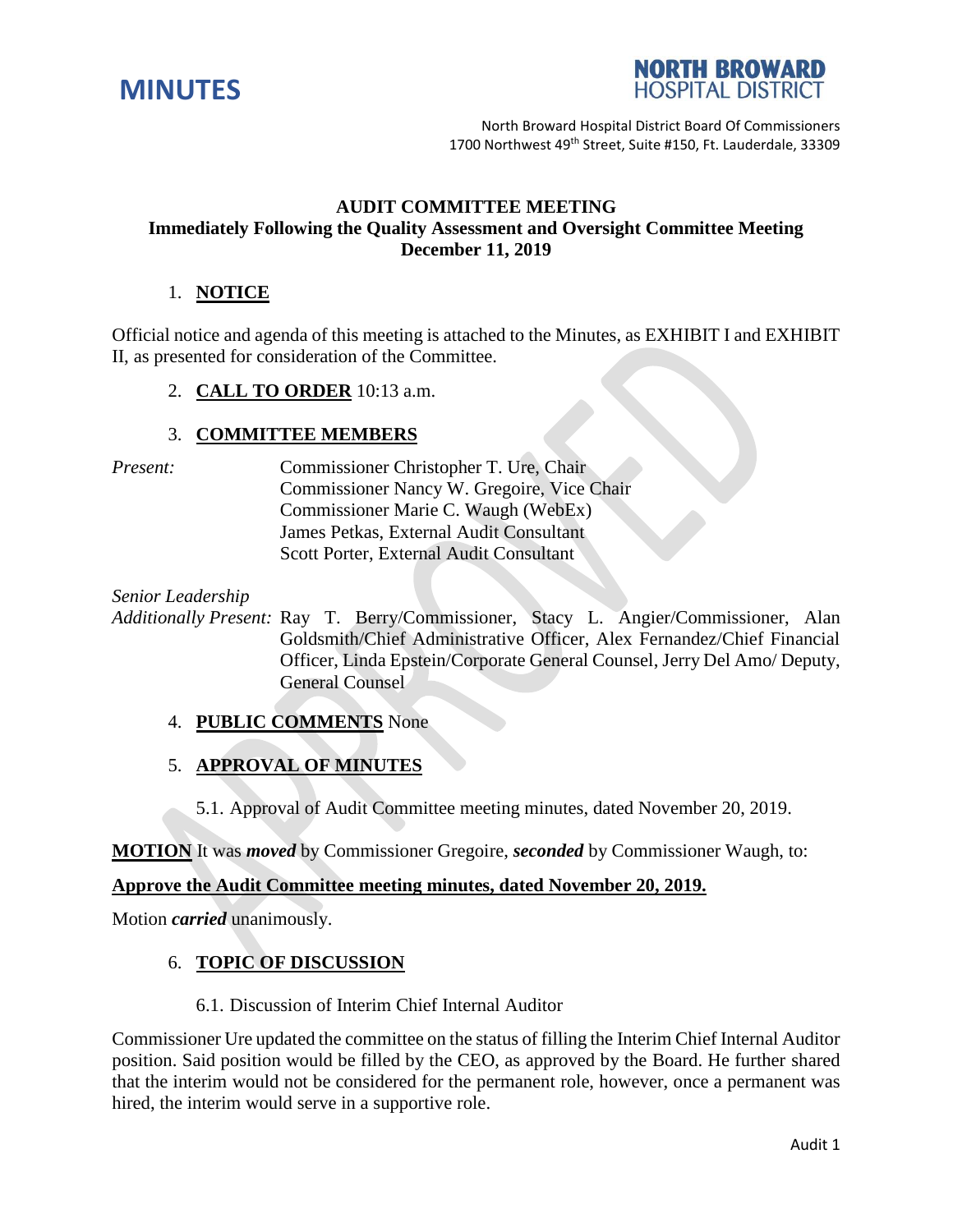

North Broward Hospital District Board Of Commissioners 1700 Northwest 49<sup>th</sup> Street, Suite #150, Ft. Lauderdale, 33309

Ms. Melanie Hatcher reported that Mr. Anthony Almeda, with Robert Half Staffing Agency, would be filling in as the interim Chief Internal Auditor for a six month period and during the transitional phase.

Ms. Hatcher spoke to a proposed timeline (as seen below) and made her recommendation.

|                           | <b>Date</b>    | <b>Action</b>                                                           |
|---------------------------|----------------|-------------------------------------------------------------------------|
| A                         | December       | Request permission to post the Chief Internal Auditor position on       |
|                           | 11,2019        | February 3, 2020.                                                       |
|                           |                | Request for the Board of Commissioners to authorize the formation of a  |
|                           |                | Board subcommittee. The Subcommittee will be tasked with evaluating     |
|                           |                | the candidates for the Chief Internal Auditor position and provide the  |
|                           |                | HR Committee with a summary report.                                     |
|                           |                | * Historically the committee has been comprised of the appropriate      |
|                           |                | committee chair (Audit), Commissioner, CEO, CEO designee, a             |
|                           |                | leader with subject matter expertise, a medical staff designee.         |
| B                         | 3,<br>February | <b>Position Posted</b>                                                  |
|                           | 2020           |                                                                         |
| $\mathsf{C}$              | February 26,   | Request permission at the Board meeting to close the position effective |
|                           | 2020           | February 29, 2020.                                                      |
| D                         | February 29,   | Close the position.                                                     |
|                           | 2020           |                                                                         |
| E                         | March 17, 2020 | Board sub-committee will provide H.R. Committee members with a          |
|                           | (on or before) | summary report. The report will be made available to additional Board   |
|                           |                | members as requested.                                                   |
| $\boldsymbol{\mathrm{F}}$ | March 18, 2020 | H. R. Committee to identify finalist(s) for interview by the Board.     |
| G                         | March 25, 2020 | Interview Finalist(s).                                                  |

**MOTION** It was *moved* by Commissioner Gregoire, *seconded* by Commissioner Waugh, that:

**The Audit Committee recommend that the Board of Commissioners of the North Broward Hospital District constitute a special subcommittee to be comprised of the audit committee Chair, a second Commissioner, the President/CEO, a CEO designee, Mr. James Petkas and Mr. Scott Porter (for their subject matter expertise), and a medical staff designee.**

Motion *carried* unanimously.

Discussion ensued on search timeframe and disclaimers informing candidates of live streaming and public interviews.

**MOTION** It was *moved* by Commissioner Gregoire, *seconded* by Mr. Porter, that: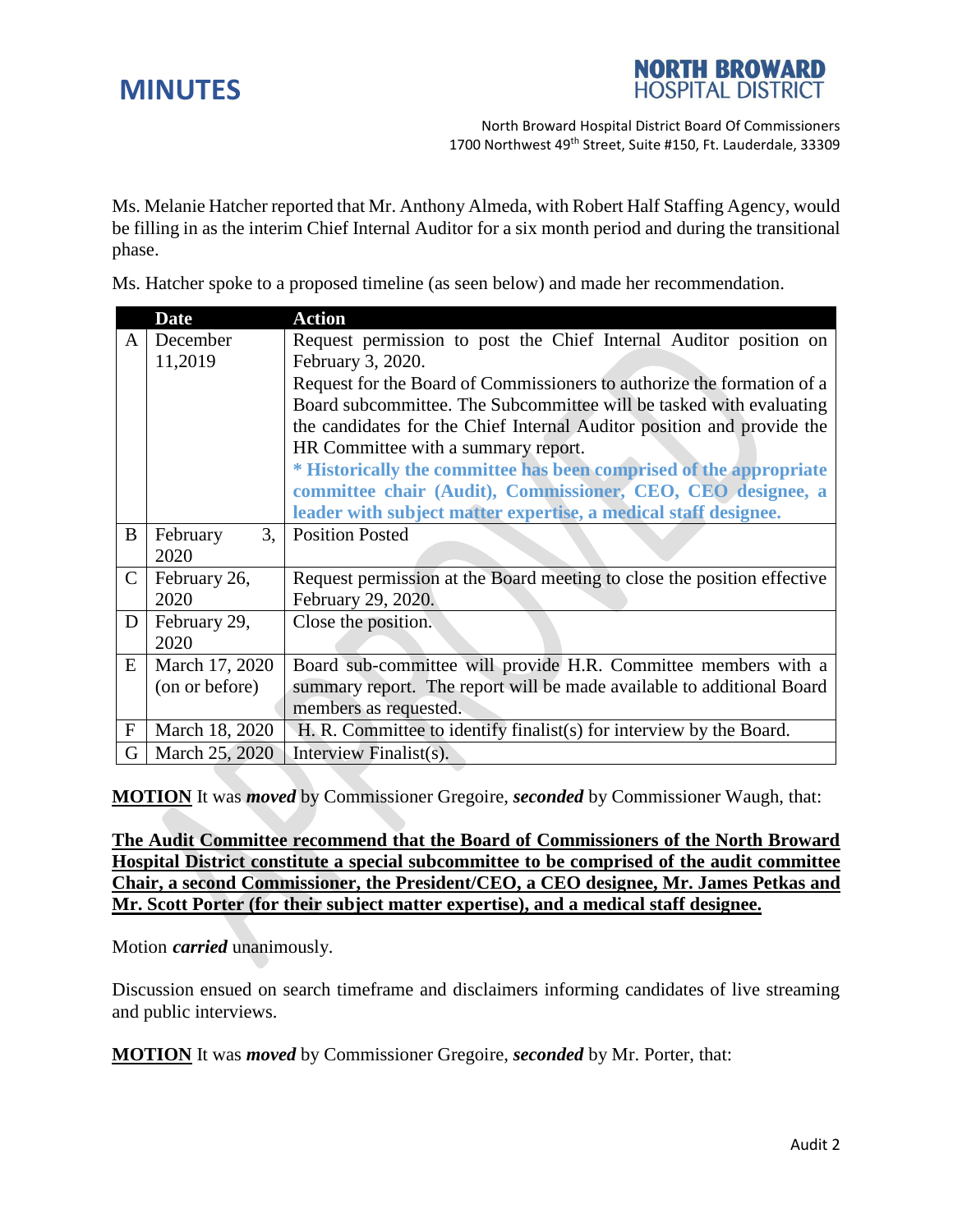



North Broward Hospital District Board Of Commissioners 1700 Northwest 49<sup>th</sup> Street, Suite #150, Ft. Lauderdale, 33309

#### **The Audit Committee recommend that the Board of Commissioners of the North Broward Hospital District approve the proposed timeline for the Chief Internal Auditor search, amending advert language to reflect a January 3, 2020 launch date versus February 3, 2020.**

Motion *carried* unanimously.

6.2. Discussion of Job Description for Permanent Chief Internal Auditor – Melanie Hatcher

Discussion ensued regarding the addition of key qualifications for the job description advert for the Chief Internal Auditor.

**MOTION** It was *moved* by Commissioner Gregoire, *seconded* by Mr. Porter, that:

**The Audit Committee recommend that the Board of Commissioners of the North Broward Hospital District approve to add the language, "PREFERABLY BOTH" to the section within the licensure qualification referring to Certified Public Accountant (CPA) or Internal Audit Certification (CIA) for the permanent Chief Internal Auditor job description.**

Motion *carried* unanimously.

**MOTION** It was *moved* by Commissioner Gregoire, *seconded* by Commissioner Waugh, that:

**The Audit Committee recommend that the Board of Commissioners of the North Broward Hospital District approve to include language in section (B) of the job qualification section, "TEN YEARS OF RELATED HEALTHCARE INTERNAL AUDIT EXPERIENCE, INCLUDING HAVING LED AN INTERNAL AUDIT DEPARTMENT OF A MULTI HOSPITAL SYSTEM."**

Motion *carried* unanimously.

6.3. External Auditor's FY-2019 Single Audit Report Presentation - Phillip Grice and Chris Smith, Warren Averett

Mr. Chris Smith summarized the Single Audit Report for year ending June 30, 2019. He shared that much of the report was identical to what was presented on October 31, 2019, although additional schedules and data were included to comply with Federal and State reporting requirements.

Discussion ensued regarding the reason CDTC, being a non-profit separate entity from the North Broward Hospital District, had its standalone audit.

### 7. **ADJOURNMENT** 11:41 a.m.